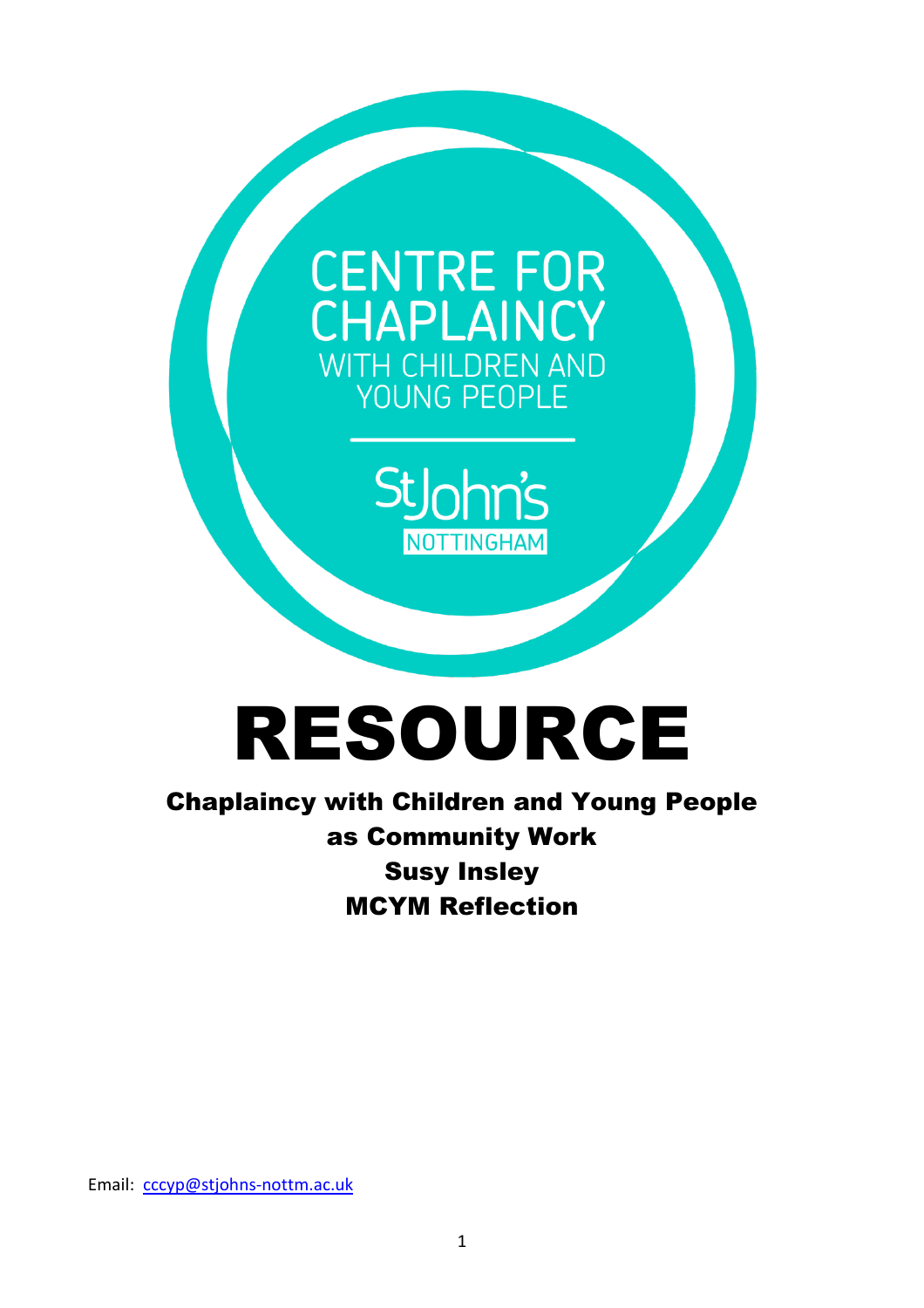## **Chaplaincy with children and young people as community work**

Susy Insley, Midlands CYM student Adapted assignment, 2017.

In his book, 'Analysing Community work', Popple writes that 'definitions of community are elusive, imprecise, contradictory and controversial' (2000:3). The historical view of community is one of idealized local neighbourhoods where there is warmth, security, social cohesion and togetherness (Popple 2000:2), but this interpretation is no longer adequate. Buchroth and Parkin write that the difficulty in determining a definition stems from the multiplicity of uses for the term community (2010:28), however, there are four common themes which they consider helpful when thinking about what constitutes community. These are;

- geographical area or locality
- common interest or characteristics e.g. 'gay community', 'black community' or even 'stamp collecting community'
- sense of belonging
- relational network families (Buchroth and Parkin 2010:30)

My role as Chaplaincy youthworker is within an NHS hospital in the UK. Although the hospital community is based around a fixed location, it is not a geographical community in its truest sense, as the people within the community; patients, visitors and staff, hale from all over the region and the hospital is not their home. The nature of the hospital and the area it serves means that it encompasses people from all backgrounds and ethnicities, and so it is also a community of diversity with all the differing needs that this presents.

The hospital is also a community that has a common interest or purpose. Everyone within it, be that doctor, physiotherapist, cleaner or volunteer, is working towards the therapeutic care of the hospital service users. The patients and visitors also have this as a common interest. In this it matches the assertion of the churches working party, that a hospital community is a specialized functioning community which shares a common purpose and has interdependence between its members (1991:200). Gilchrist also identifies a community as a group of people with a common interest or purpose, but writes that this then raises an expectation of loyalty, support and affirmation (2011:3). While this is a reasonable expectation for the staff at the hospital, it does not necessarily hold as true for the patients and visitors, who, while a significant part of the community, are transitory. Their community participation is forced upon them through illness or accident, whereas staff choose to be part of it and so are more committed to it.

As Chaplaincy youthworker I work alongside other multi-disciplinary teams to create a community that works towards the wellness of its members and delivers patient centred care. NHS England states that the role of healthcare chaplaincy is to provide 'highly skilled and compassionate pastoral, spiritual or religious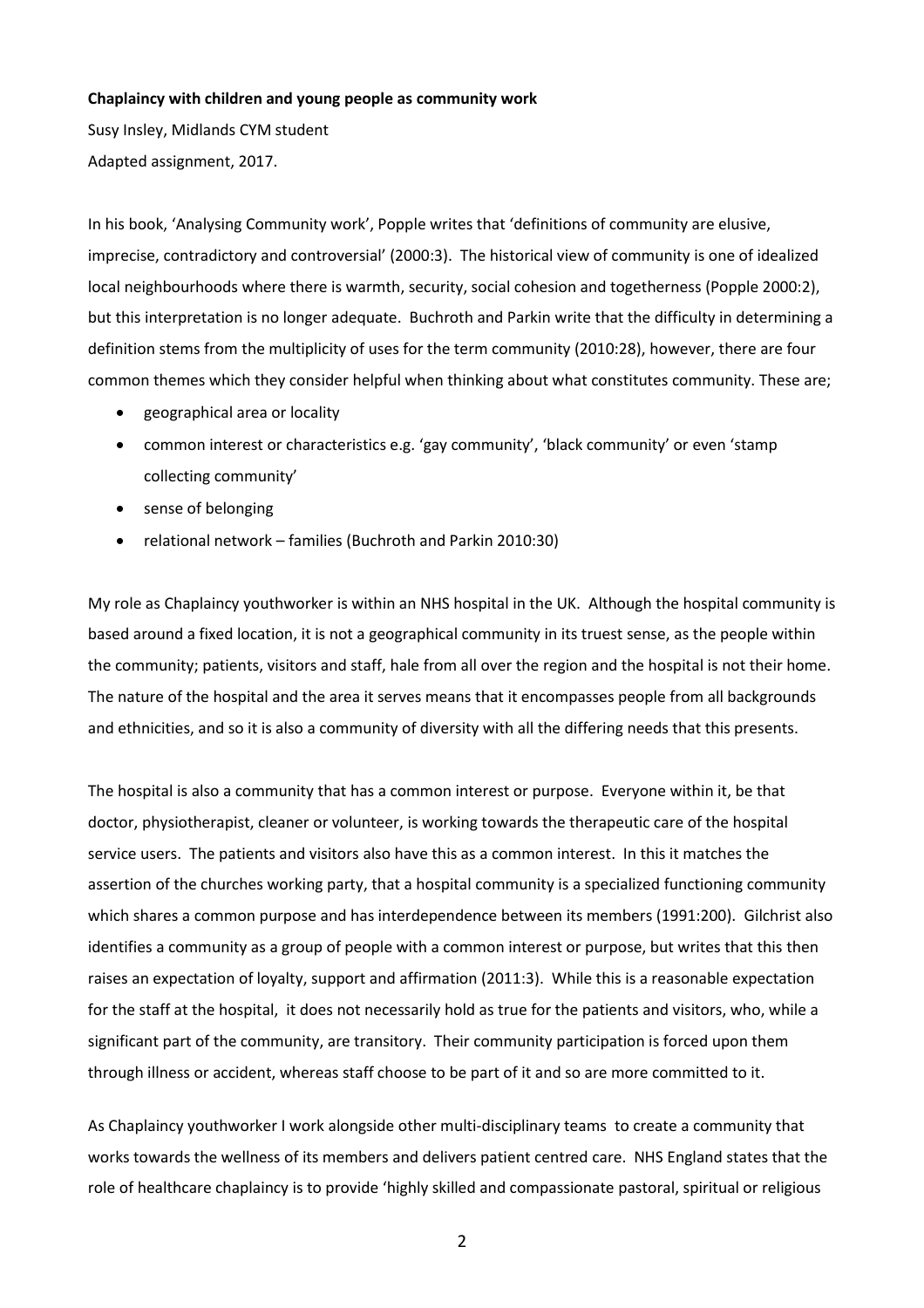support for patients, carers and staff facing situations which are at times harrowing and stressful' (england.nhs.uk). This statement precisely describes my community practice within the hospital.

In many ways, the community of the hospital is a microcosm of the wider communities which make up our towns and cities. Each bed space represents a household. If a child or young person is in hospital they are usually accompanied by their parents who often sleep in the hospital with their child. They are visited by their friends and families and for the period of their hospitalisation they live their life with their bed space as their home. This is evidenced by the way in which long term patients personalise it with pictures, cards, toys and even photographs. The hospital also has the social structures associated with a geographical community; a hospital school, shops, a library, a restaurant, a garden, a youth room and play spaces. It also has a multi faith centre with a synagogue, a Chapel, Muslim, Sikh and Hindu prayer rooms, all for the use and benefit of the community. The needs of the community have been considered and provided for. However, for these facilities to be readily available to everyone they have to have the ability to go to those who cannot go to them. Staff and families can access the shops and restaurant etc., but patients who are restricted to their bed space or ward need the facilities to come to them. The hospital school therefore works with young people at the bedside, the library visits each ward and a shop trolley regularly goes around the hospital. In the same way I, as a member of the 'worship location' in the hospital, go to the community and serve them and support them where they are, be this at the bedside, in outpatients or supporting a member of staff over a coffee in the restaurant. This familiarity with my community enables me to work out what the issues are and how I, as a community worker, can respond to them (Buchroth and Parkin 2010:36). The nature of the hospital means that my work is both entrepreneurial and responsive (Slater 2015:67), knowing that I need to go to young people where they are enables me to plan my work accordingly and visit each ward, making myself available to the young people and their families. Jesus's ministry is a model for this, he ministered to his community, revealing the sacred in the midst of their everyday experiences (Slater 2015:67) and taking God's active mission to where people are.

Slater writes that chaplaincy is a 'guest' in a secular context and needs to understand and respect the plurality of spiritualities in contemporary culture to be able to respond to people's needs appropriately (2015:15). As Chaplaincy youthworker I am sensitive to the culture and community that I work within and try to respond to it appropriately. Ward writes that foundational to the Christian faith is the belief that God became human in Jesus and revealed himself to us within human history and human culture (1997:90). In the same way, we too must develop a ministry which identifies with and responds to the culture we are in (Griffiths 2013:36). The hospital is a community of great diversity and so, as I work with people of all faiths and none, my youth work practice has to respect this. Smith writes that tolerance, reciprocity and trust are hallmarks of communal life (2001:13). A tolerance and understanding of world views other than my own is essential in my role and this then builds trust. To be welcomed on wards as an active part of the community, staff need to be able to trust that I will not proselytize or impose my world view on others. I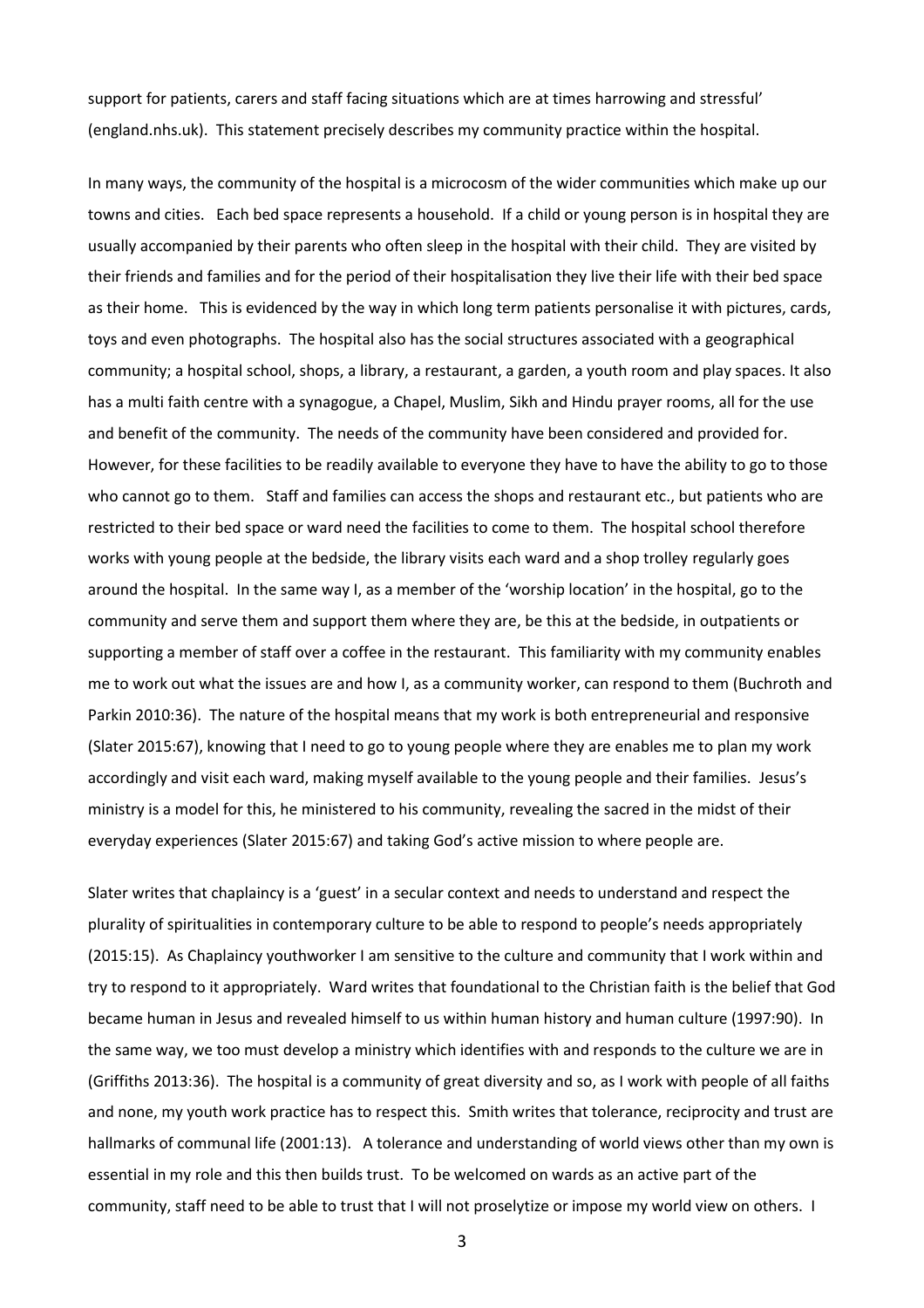make no assumptions about the personal conviction or life orientation of the young people I work with (NHS Scotland in [www.ukbhcc.org\).](http://www.ukbhcc.org)/) In this both the youth work principle of equality and my own faith inform my youth work practice. Knowing that we are all made in God's image and are loved by him teaches me to treat all who I meet with equality and respect. One young person I worked with over a long period was Muslim. When making a spiritual care bracelet with her she identified that she drew strength from her faith and so chose a green bead to represent God as this is the favourite colour of the prophet Mohammed. Although her faith tradition is different to mine, my work with her enabled her to gain an awareness of self and the transcendent. This confirms Slater's assertion that chaplaincy, and therefore my own community practice, reflects God's concern and love for each one of us as it is available for everyone in the community, whatever their faith tradition or background (2015:46).

At the hospital my community practice is to support the healing community. My work with young people is usually one to one, and is person centred. It aids recovery by recognising and responding to the spiritual needs of the young people who are facing all the challenges that hospitalization can bring. I do this through creating a safe space in which they can try and understand their present situation, express their thoughts, feelings and fears and make meaning of it. When visiting one young person who had been an inpatient for several weeks I intended to do a craft activity with her to relieve her boredom. She was very distressed when I arrived and it became apparent that her most pressing need was for someone to listen to her. She had been told that, as she had been in hospital for many weeks, she would now have to re-sit her year at school. This meant separation from friends and taking her GSCEs a year late. Her anxiety about this was exacerbating her medical condition and so I spent time talking to her about her fears, her illness and her treatment. Although I wasn't able to change her situation, I was able to provide her with a forum where her concerns were heard and given validity. I also spoke to the hospital school and they promised to contact her school and see if a resolution could be found. Another example of where my youth work practice has contributed to the common purpose of the hospital and has demonstrated my role within the multi-disciplinary hospital community is with a young man who was admitted to hospital after a suicide attempt. He was exploring his gender identity and had a gay pride flag by his bed. I was asked to talk to him as he had just heard about the shootings in a gay club in Orlando and was visibly distressed. As I listened to him it was clear that this event was causing him spiritual pain and was adding to his cycle of negative thoughts. We talked about ways in which he could process this and lessen his spiritual distress and together we came up with the idea of him painting a canvas to commemorate the people who had died. He told me that this had helped him to process the event and so it was successful in easing his spiritual distress. Through these interventions I am contributing to the purpose of the hospital community by improving patient well-being and promoting healing.

Recognising that one of the primary assets of the hospital community is the staff who work in it, I am also available to give them support, encouragement or help. While my primary responsibility is for young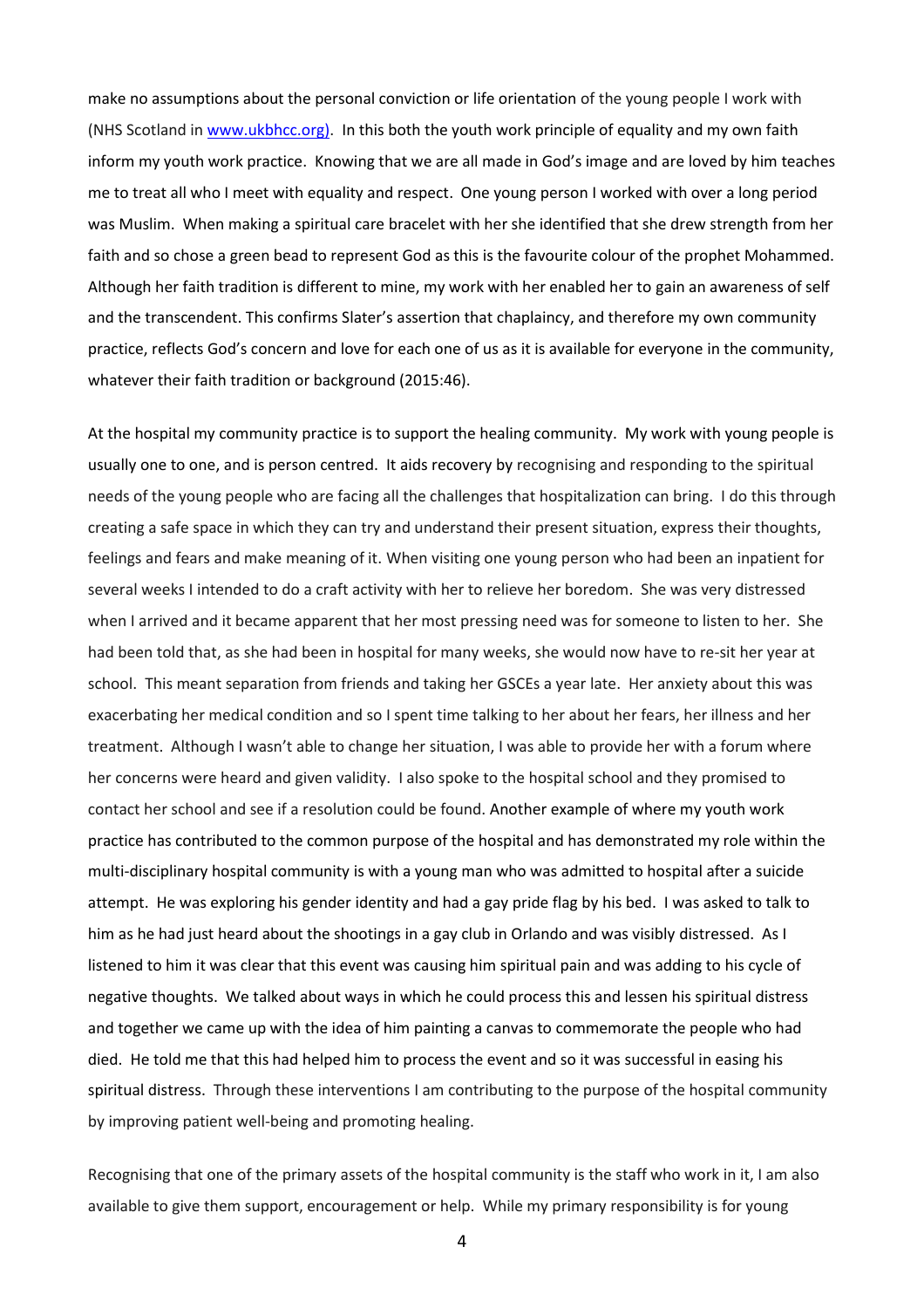people, when I am on wards I do ask staff how they are and listen to them as they tell me about the pressures of their day. After the death of a young man on a ward I made sure that I visited it the next day to offer staff support. The churches working party wrote that a healthy community is one in which people interact with each other, listen and share, therefore supporting staff is beneficial. Community is life in action, in order to be healthy, we must carry each other's burdens (Sobell 1991:205-6). God has given us an example of a caring, supportive community in the Trinity. McGrath writes that while all parts of the community of the trinity are distinct, yet they work together in a mutually loving, interacting and sustaining society (2012:132). The greatness of the Trinitarian communion is this distinction of persons within it, who each give themselves totally to the other and uphold each other (Boff and Burns:2005:150-1). Nouwen writes that community is a quality of heart, 'it is the fruit of our capacity to make the interests of others more important than our own' (henrinouwen.org). Proactive care of hospital staff enhances the community of the hospital and increases its social capital. By promoting a caring environment for staff and patients alike, I hope that good will, fellowship and sympathy can be built, which in turn develops a shared trust and mutuality that benefits both individuals and the community as a whole (Gilchrist 2009:9).

While NHS England recognises that chaplaincy has 'an immediate and enduring benefit' and states in its guidelines that delivering spiritual, religious and pastoral care is integral to the care that patients should receive (england.nhs.uk), this is not always recognised by all within the hospital where my role as chaplaincy youthworker is not always understood. Girali writes that within a community there may be subgroups that interpret the values of the wider community slightly differently to fit their perceived needs (2001:286). In some situations there is the lack of understanding about what spiritual care involves and how it can contribute to the recovery of patients and the social capital of the hospital as a whole, this can lead to a lack of referrals.

Another point of resistance is the changing view of faith. There has been a paradigm shift in worldviews and people have moved away from traditional moral institutions and codes of thought. The process of modernisation has led to individualisation, pluralism and rationalisation, all of which challenge people's capacity to engage with the Christian faith (Collins-Mayo et al 2010:12). Also, the multi-cultural nature of Britain has led to exposure to many different faith traditions and for many there are no longer any absolutes. My experience is that some staff have a hostility towards religion and think that chaplaincy has nothing to contribute to the care of young people. Therefore, unless a young person specifically expresses a Christian faith, they do not think to, or want to, involve me in their care.

Whether it is through prejudice against faith based work or through a lack of understanding of what spiritual care can offer, I sometimes experience powerlessness. It also prevents young people accessing the breadth of care that they may need. And yet, in 2 Corinthians 12:9 Paul reminds us that it is in our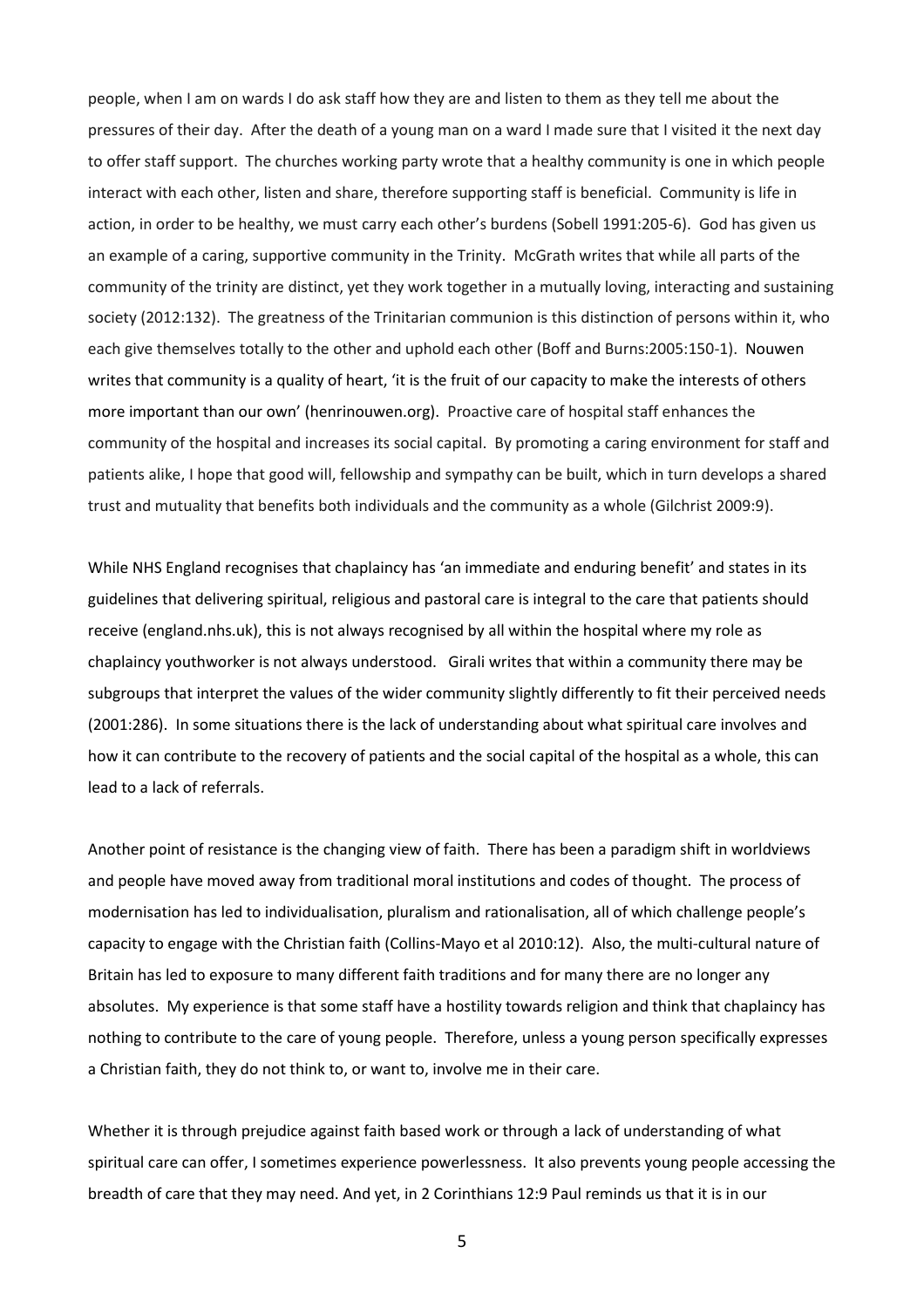weakness that God's power can work through us and this is in this that I put my confidence. In view of this I feel that there is a clear opportunity to expand my community practice. My objective is to raise the profile of my role as chaplaincy youthworker and educate staff and patients so that they are aware of my availability as a resource and also understand what my skills are and what I can contribute. My aim is to gain a recognition within the hospital for spiritual care practitioners as part of the multi-disciplinary team. Using Lovell's definition of community development as helping people to work together to improve their environment (1992:38) meeting my objectives will give members of the community access to an asset that many are presently unaware of, this will improve their present locale. I would hope that by identifying this opportunity for development and working towards it I will see ward staff referring young people directly to me and including me in their planning of patient care.

Smith writes that the three vital aspects of community development are informal education, collective action and organisational development (2013:13). When I visit each ward I use informal education as I talk to staff and highlight the work I do with young people. One nurse was surprised that I had used pompom making to engage with a young person that they had found uncommunicative and when I next visited her ward, she readily referred young people to me. However, I am now also using formal education to develop my role. With my line manager I have led a teaching session for a particular team on spiritual care. The feedback received was positive and a doctor commented that it had changed his view that chaplaincy only offered religious care. When asked, those present said that following the training they would be more likely to consider the spiritual needs of their patients. We have more training sessions planned with other multi-disciplinary teams. I have also attended the regular ward managers meeting where I was given the opportunity to talk about my role and what it could contribute to patient well-being and staff care. As a result of this I have had patient referrals from ward managers and have also been asked by them to meet members of staff to give pastoral support. Educating and informing ward managers led to collective action, they apprised their nursing staff about my role within the hospital and encouraged them to see me as a resource in patient care.

In order to look at how the role of chaplaincy youthworker can be extended and developed in the future there was a meeting with the Director of Nursing. Although she manages the hospital, she too was unaware of how my role contributed to its healing environment. She quickly identified how the work I am doing fits in with the overall objectives of the hospital and so, following on from this meeting we have been asked to give a presentation at a strategy meeting in December and produce a poster about spiritual care to be displayed in the hospital. This links chaplaincy in with the organisational development of the hospital community.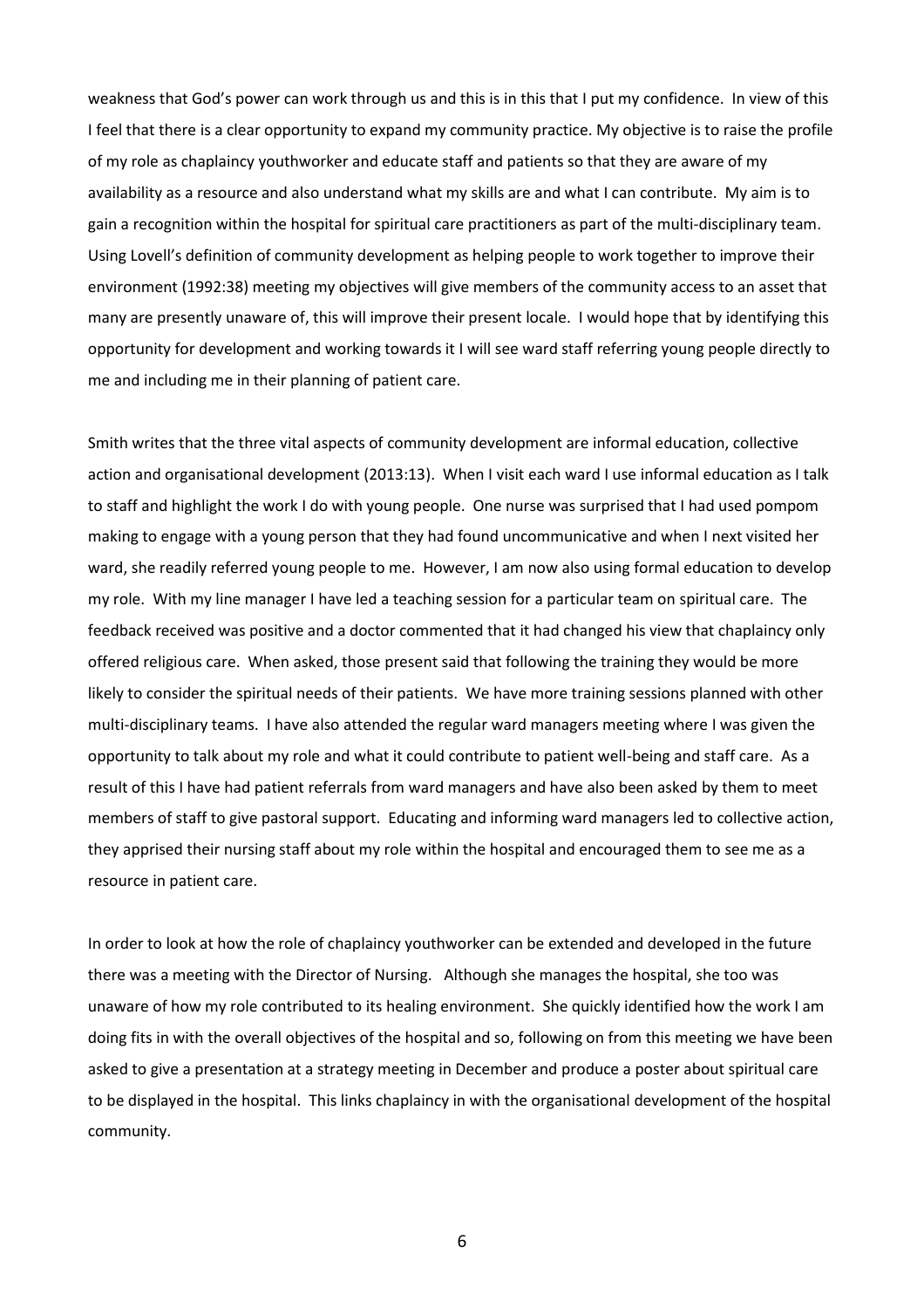Community is a crucial dimension to all of our lives. We all have a connectedness with the people around us through our communities and take on its norms and shared expectations (Smith 2001:12). The Trinity demonstrates to us that living in communion and reciprocity brings fellowship, equality of opportunity and generosity (Boff and Burns 2001:151) and so, if chaplaincy is to provide a distinctive Christian voice at the heart of community (Slater2015:44), it must reflect this. Community development is not just quantative, it is also qualitative. If a community's culture is defined by its attitudes, beliefs and values, then any development which improves relationships and encourages communion between its members is positive (Lovell 1992:31). While I hope to use numbers of referrals as a way of measuring my success at promoting an awareness for the need to care for the spiritual dimension in each one of us, I also hope that my professional practice will encourage an attitude of care in the community of the hospital and promote a culture of trust and interconnectivity between its diverse but interdependent teams.